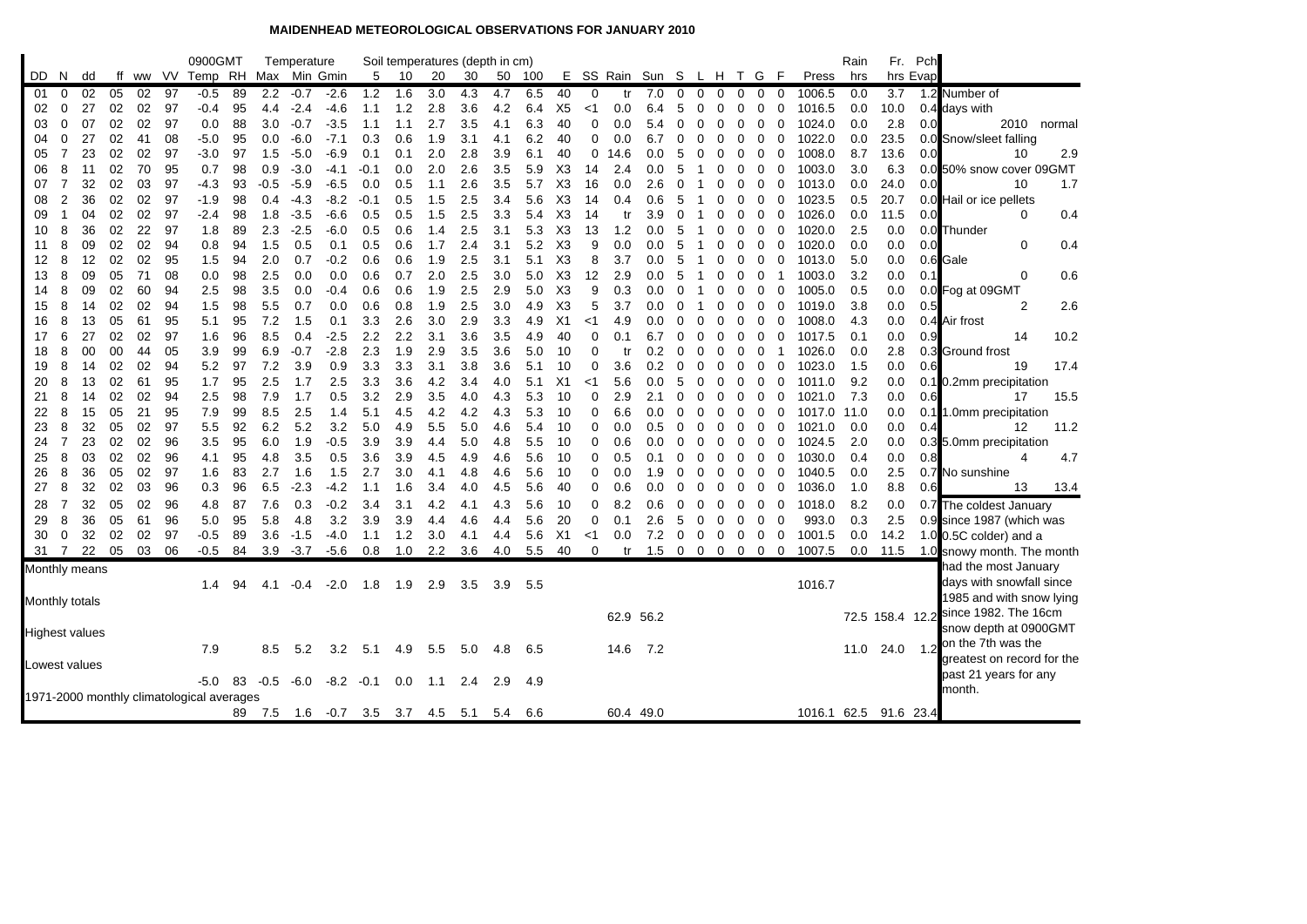Key<br>יחח

| DD:                | date                                                  |                                                                                            |                                            |  |    |                             |                                   |                                                   |                                        |                             |  |
|--------------------|-------------------------------------------------------|--------------------------------------------------------------------------------------------|--------------------------------------------|--|----|-----------------------------|-----------------------------------|---------------------------------------------------|----------------------------------------|-----------------------------|--|
| 07GMT observations |                                                       |                                                                                            |                                            |  |    |                             |                                   |                                                   |                                        |                             |  |
|                    | N                                                     | cloud cover (oktas, 9=obscured)                                                            |                                            |  |    |                             | dd                                |                                                   |                                        | wind direction (degrees/10) |  |
|                    | ff                                                    | wind speed (knots)                                                                         |                                            |  |    |                             |                                   |                                                   |                                        |                             |  |
|                    | <b>WW</b>                                             | present weather code                                                                       |                                            |  |    |                             |                                   |                                                   |                                        |                             |  |
|                    |                                                       |                                                                                            | cloud decreasing                           |  | 50 | intermittent slight drizzle |                                   |                                                   |                                        |                             |  |
|                    |                                                       | 2                                                                                          | sky not changing                           |  | 60 | intermittent slight rain    |                                   |                                                   |                                        |                             |  |
|                    |                                                       | 3                                                                                          | cloud increasing                           |  | 61 |                             | continuous slight rain            |                                                   |                                        |                             |  |
|                    |                                                       | 5<br>63<br>haze                                                                            |                                            |  |    |                             | continuous moderate rain          |                                                   |                                        |                             |  |
|                    |                                                       | 10<br>80<br>slight rain shower<br>mist                                                     |                                            |  |    |                             |                                   |                                                   |                                        |                             |  |
|                    | 21<br>recent rain                                     |                                                                                            |                                            |  |    |                             |                                   |                                                   |                                        |                             |  |
|                    |                                                       | VV visibility (00-50 metres/100, 94 very poor, 95 poor, 96 moderate, 97 good)              |                                            |  |    |                             |                                   |                                                   |                                        |                             |  |
|                    |                                                       | Soil temperatures are for 0700GMT beneath bare soil (5, 10, 20cm) or grass (30, 50, 100cm) |                                            |  |    |                             |                                   |                                                   |                                        |                             |  |
| 09GMT observations |                                                       |                                                                                            |                                            |  |    |                             |                                   |                                                   |                                        |                             |  |
|                    | Temp                                                  | temperature (degC)                                                                         |                                            |  |    |                             | RH<br>relative humidity (%)<br>SS |                                                   |                                        |                             |  |
|                    | Е                                                     | state of ground (X1, X2 and X3 snow, 10 moist, 20 wet, 40 frozen)                          |                                            |  |    |                             |                                   |                                                   | snow depth (cm)                        |                             |  |
|                    | Press                                                 |                                                                                            | air pressure (mb)                          |  |    |                             |                                   |                                                   |                                        |                             |  |
| 24 hour readings   |                                                       |                                                                                            |                                            |  |    |                             |                                   |                                                   |                                        |                             |  |
|                    | Max                                                   |                                                                                            | maximum temperature (degC) beginning 09GMT |  |    |                             | Min                               | minimum temperature (degC) ending 09GMT           |                                        |                             |  |
|                    | Gmin<br>grass minimum temperature (degC) ending 09GMT |                                                                                            |                                            |  |    |                             | Rain                              |                                                   | precipitation beginning 09GMT          |                             |  |
|                    | Sun                                                   | sunshine (hours) sunrise-sunset                                                            |                                            |  |    |                             |                                   | hours of rainfall (>0.1mm/h) 09-09GMT<br>Rain hrs |                                        |                             |  |
|                    |                                                       | Fr. Hrs<br>hours of air frost (00-24GMT)                                                   |                                            |  |    |                             |                                   | Pch Evap                                          | Piche evaporation (ml) beginning 09GMT |                             |  |
| Days with          |                                                       |                                                                                            |                                            |  |    |                             |                                   |                                                   |                                        |                             |  |
|                    | S<br>snow(5) or sleet(1) falling                      |                                                                                            |                                            |  |    | 50% snow cover at 09GMT     |                                   |                                                   | н                                      | hail or ice pellets         |  |
|                    |                                                       | G<br>thunder heard<br>qale                                                                 |                                            |  |    |                             |                                   |                                                   | F                                      | fog at 09GMT                |  |

This information (and data for earlier months) is also available at http://www.met.rdg.ac.uk/~brugge